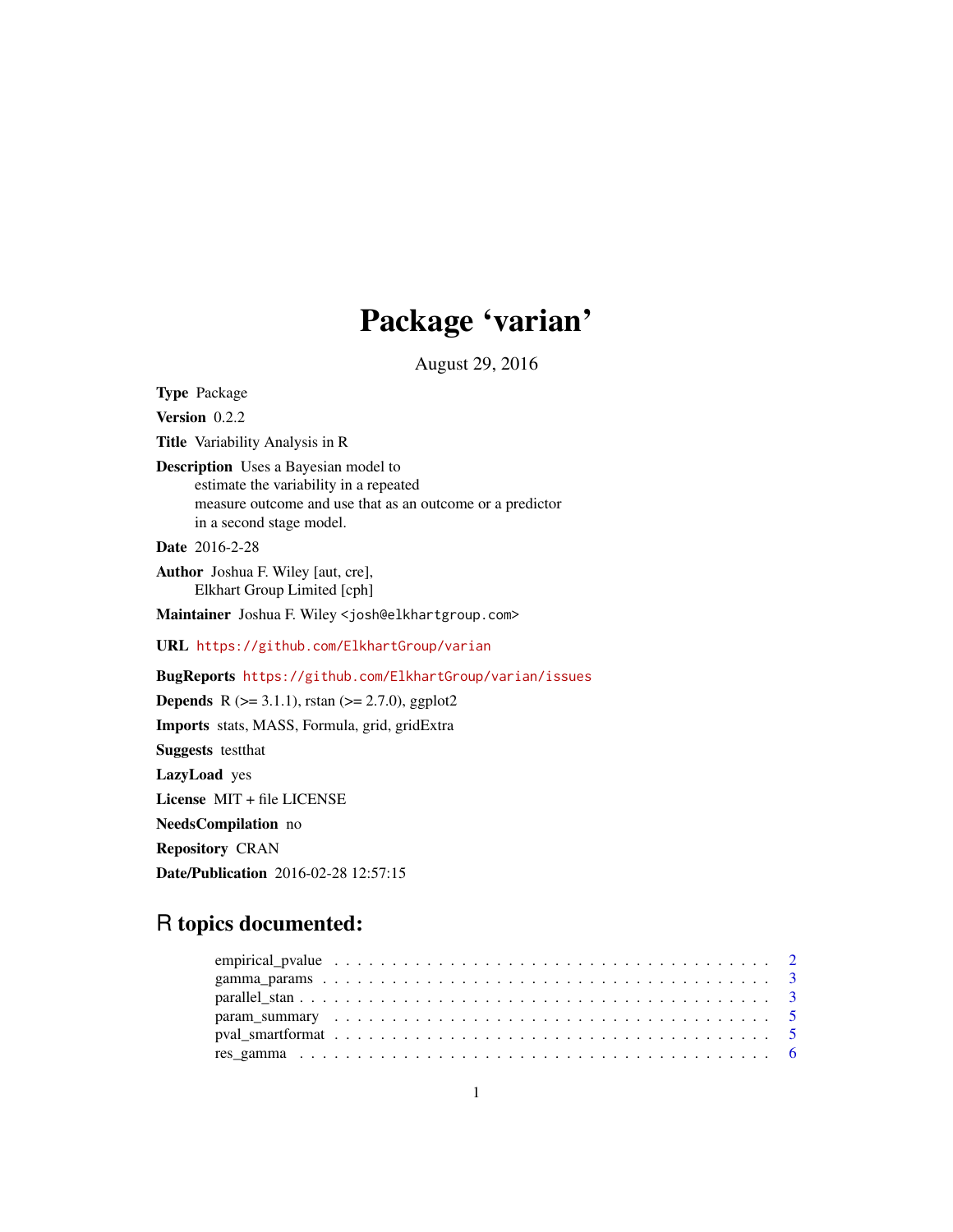## <span id="page-1-0"></span>2 empirical\_pvalue

#### **Index** and the contract of the contract of the contract of the contract of the contract of the contract of the contract of the contract of the contract of the contract of the contract of the contract of the contract of th

empirical\_pvalue *Calculates an empirical p-value based on the data*

## Description

This function takes a vector of statistics and calculates the empirical p-value, that is, how many fall on the other side of zero. It calculates a two-tailed p-value.

## Usage

empirical\_pvalue(x, na.rm = TRUE)

## Arguments

|       | a data vector to operate on                           |
|-------|-------------------------------------------------------|
| na.rm | Logical whether to remove NA values. Defaults to TRUE |

## Value

a named vector with the number of values falling at or below zero, above zero, and the empirical p-value.

## Author(s)

Joshua F. Wiley <josh@elkhartgroup.com>

## Examples

empirical\_pvalue(rnorm(100))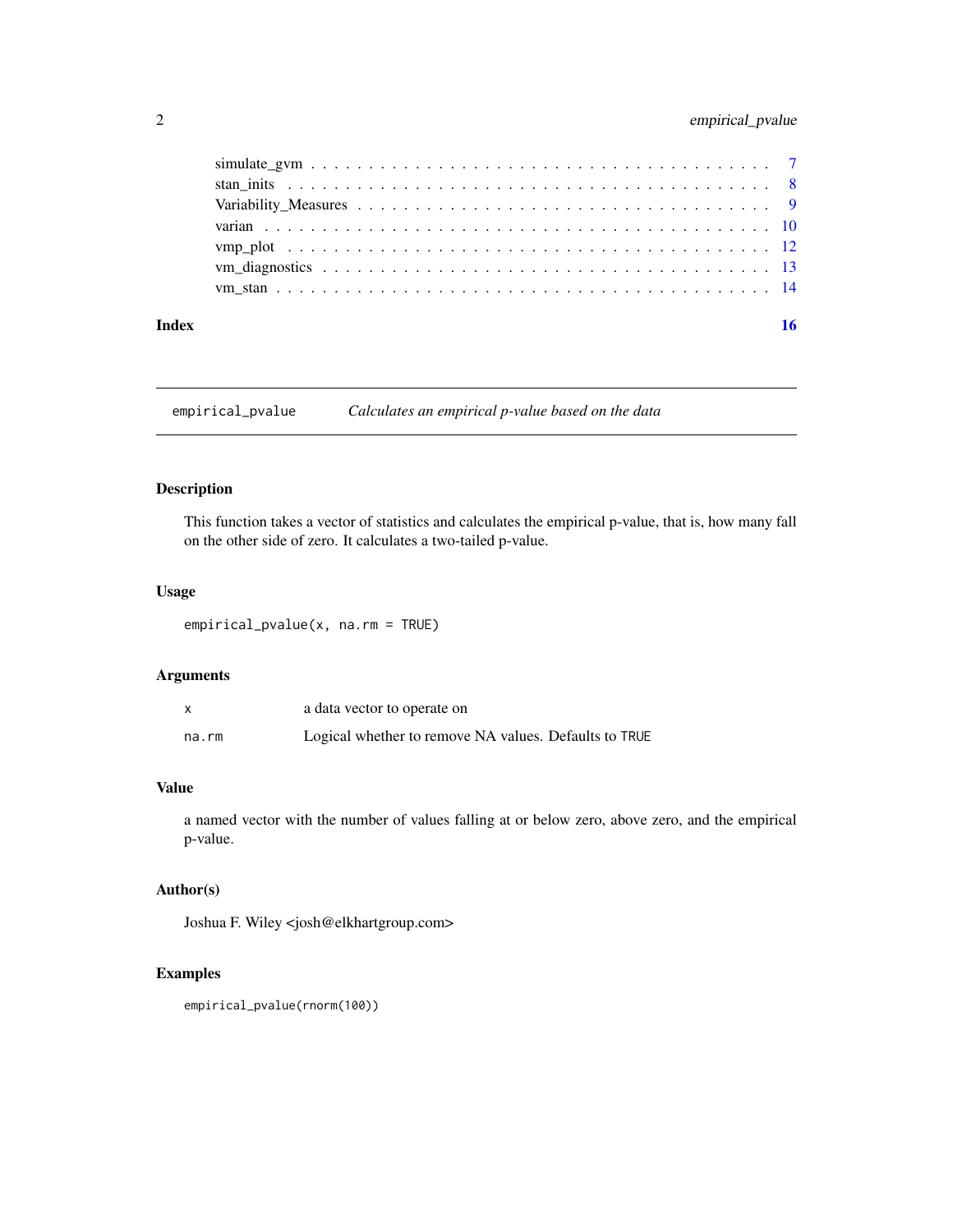<span id="page-2-0"></span>

This is a simple function to estimate what the parameters for a Gamma distribution would be from a data vector. It is used internally to generate start values.

#### Usage

gamma\_params(x)

#### Arguments

x a data vector to operate on

#### Value

a list of the shape (alpha) and rate (beta) parameters and the mean and variance

#### Author(s)

Joshua F. Wiley <josh@elkhartgroup.com>

parallel\_stan *Wrapper for the stan function to parallelize chains*

#### Description

This funcntion takes Stan model code, compiles the Stan model, and then runs multiple chains in parallel.

#### Usage

```
parallel_stan(model_code, standata, totaliter, warmup, thin = 1, chains, cl,
  cores, seeds, modelfit, verbose = FALSE, pars = NA, sample_file = NA,
  diagnostic_file = NA, init = "random", \ldots)
```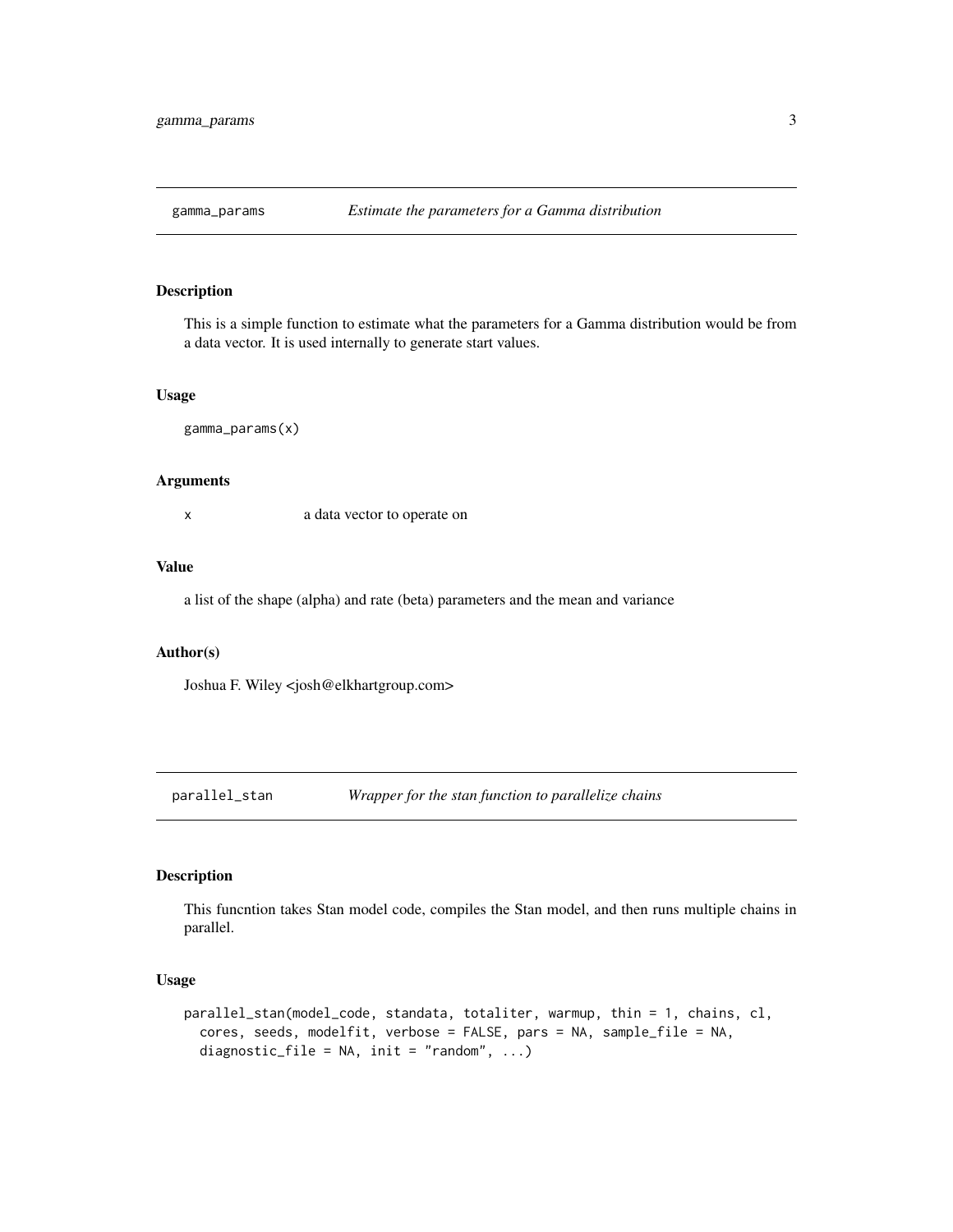## Arguments

| model_code      | A character string of Stan code                                                                                                                                                                                                                                 |
|-----------------|-----------------------------------------------------------------------------------------------------------------------------------------------------------------------------------------------------------------------------------------------------------------|
| standata        | A data list suitable for Stan for the model given                                                                                                                                                                                                               |
| totaliter       | The total number of iterations for inference. Note that the total number of itera-<br>tions is automatically distributed across chains.                                                                                                                         |
| warmup          | How many warmup iterations should be used? Note that every chain will use the<br>same number of warmups and these will be added on top of the total iterations<br>for each chain.                                                                               |
| thin            | The thin used, default to 1 indicating that all samples be saved.                                                                                                                                                                                               |
| chains          | The number of independent chains to run.                                                                                                                                                                                                                        |
| cl              | (optional) The name of a cluster to use to run the chains. If not specified, the<br>function will make a new cluster.                                                                                                                                           |
| cores           | (optional) If the c1 argument is not used, this specifies the number of cores to<br>make on the new cluster. If both c1 and cores are missing, defaults to the<br>minimum of the number of chains specified or the number of cores available on<br>the machine. |
| seeds           | (optional) A vector of random seeds the same length as the number of indepen-<br>dent chains being run, to make results replicable. If missing, random seeds will<br>be generated and stored for reference in the output.                                       |
| modelfit        | (optional) A compiled Stan model, if available, saves compiling model_code.                                                                                                                                                                                     |
| verbose         | A logical whether to print verbose output (defaults to FALSE)                                                                                                                                                                                                   |
| pars            | Parameter names from Stan to store                                                                                                                                                                                                                              |
| sample_file     | The sample file for Stan                                                                                                                                                                                                                                        |
| diagnostic_file |                                                                                                                                                                                                                                                                 |
|                 | The diagnostic file for Stan                                                                                                                                                                                                                                    |
| init            | A character string ("random") or a named list of starting values.                                                                                                                                                                                               |
| $\cdots$        | Additional arguments, not currently used.                                                                                                                                                                                                                       |

## Value

a named list with three elements, the results, compiled Stan model, and the random seeds

## Author(s)

Joshua F. Wiley <josh@elkhartgroup.com>

## Examples

# Make me!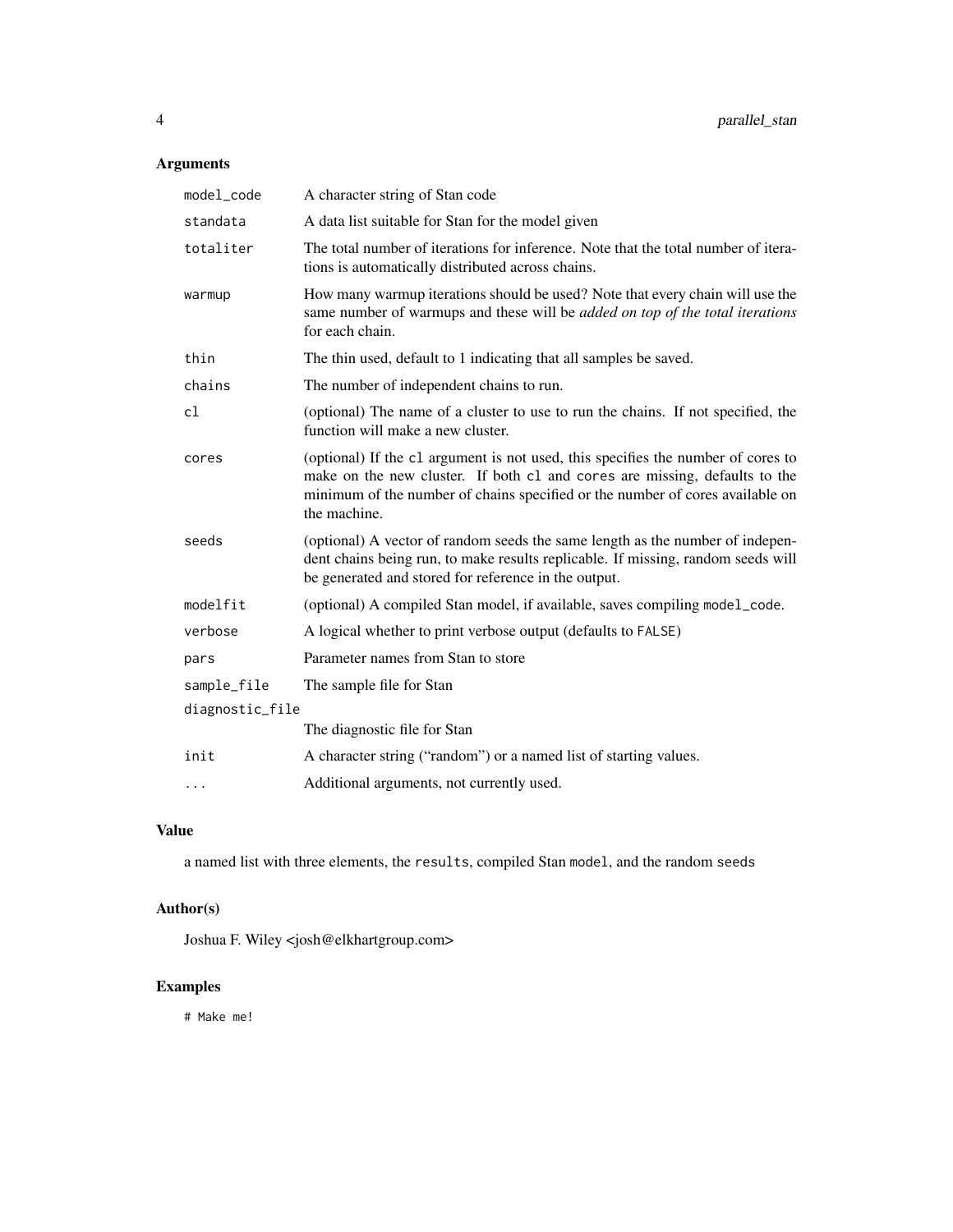<span id="page-4-0"></span>

This function takes a vector of statistics and calculates several summaries: mean, median, 95 the empirical p-value, that is, how many fall on the other side of zero.

#### Usage

```
param_summary(x, digits = 2, pretty = FALSE, ..., na.rm = TRUE)
```
## Arguments

| X        | a data vector to operate on                                                    |
|----------|--------------------------------------------------------------------------------|
| digits   | Number of digits to round to for printing                                      |
| pretty   | Logical value whether prettified values should be returned. Defaults to FALSE. |
| na.rm    | Logical whether to remove NA values. Defaults to TRUE                          |
| $\cdots$ | Additional arguments passed to pval_smartformat to control p-value printing.   |
|          |                                                                                |

## Value

.

## Author(s)

Joshua F. Wiley <josh@elkhartgroup.com>

## Examples

```
param_summary(rnorm(100))
param_summary(rnorm(100), pretty = TRUE)
```
pval\_smartformat *nice formatting for p-values*

#### Description

nice formatting for p-values

## Usage

pval\_smartformat( $p$ ,  $d = 3$ ,  $sd = 5$ )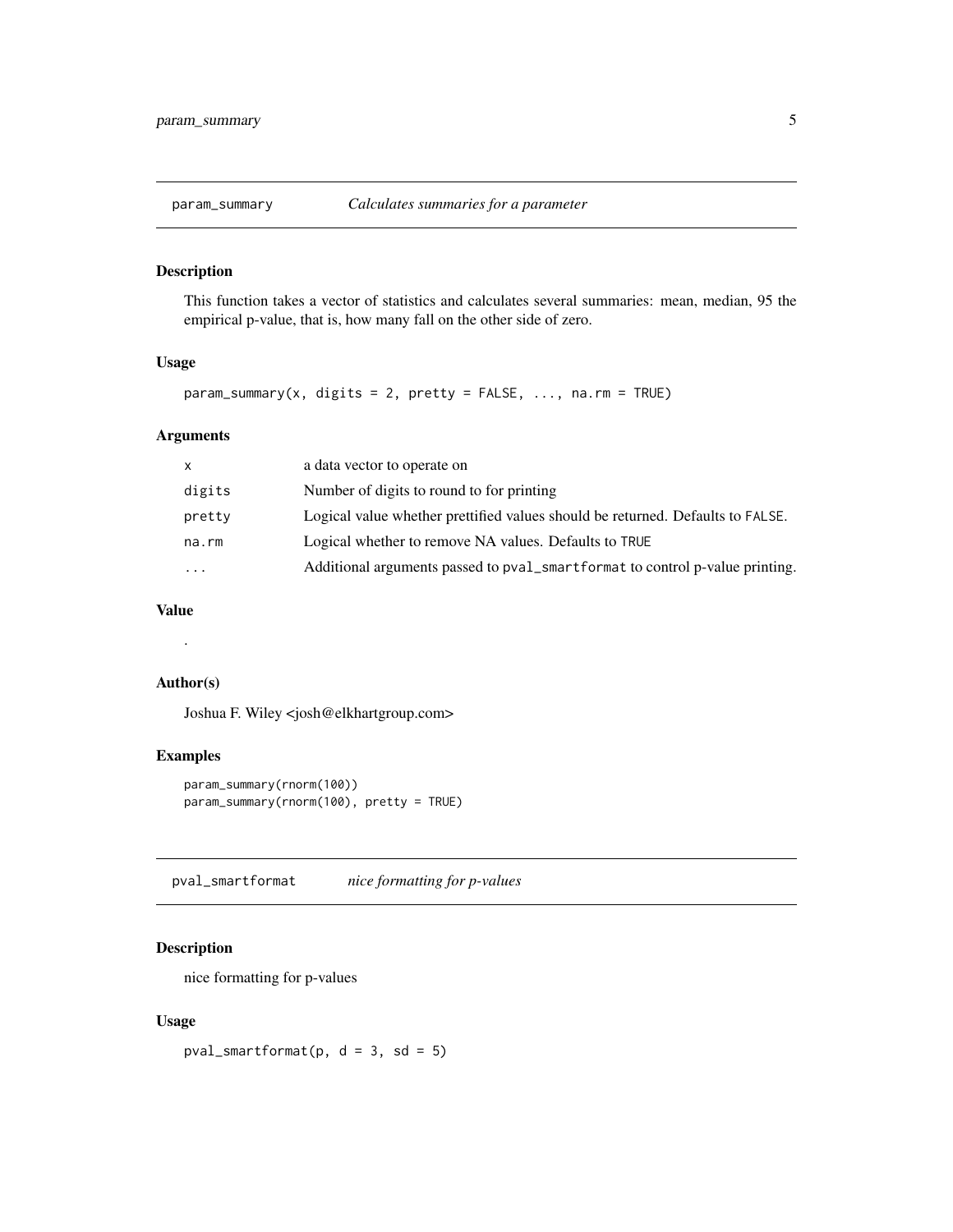#### <span id="page-5-0"></span>**Arguments**

|    | a numeric pvalue                                            |
|----|-------------------------------------------------------------|
|    | the digits less than which should be displayed as less than |
| sd | scientific digits for round                                 |

## Author(s)

Joshua F. Wiley <josh@elkhartgroup.com>

#### Examples

```
varian:::pval_smartformat(c(1, .15346, .085463, .05673, .04837, .015353462,
  .0089, .00164, .0006589, .0000000053326), 3, 5)
```
res\_gamma *Estimates the parameters of a Gamma distribution from SDs*

## Description

This function calcualtes the parameters of a Gamma distribution from the residuals from an individuals' own mean. That is, the distribution of (standard) deviations from individuals' own mean are calculated and then an estimate of the parameters of a Gamma distribution are calculated.

#### Usage

res\_gamma(x, ID)

#### Arguments

| x  | A data vector to operate on            |
|----|----------------------------------------|
| ID | an ID variable of the same length as x |

#### Value

a list of the shape (alpha) and rate (beta) parameters and the mean and variance

#### Author(s)

Joshua F. Wiley <josh@elkhartgroup.com>

## Examples

```
set.seed(1234)
y <- rgamma(100, 3, 2)
x \le - rnorm(100 * 10, mean = 0, sd = rep(y, each = 10))
ID \leftarrow rep(1:100, each = 10)res_gamma(x, ID)
```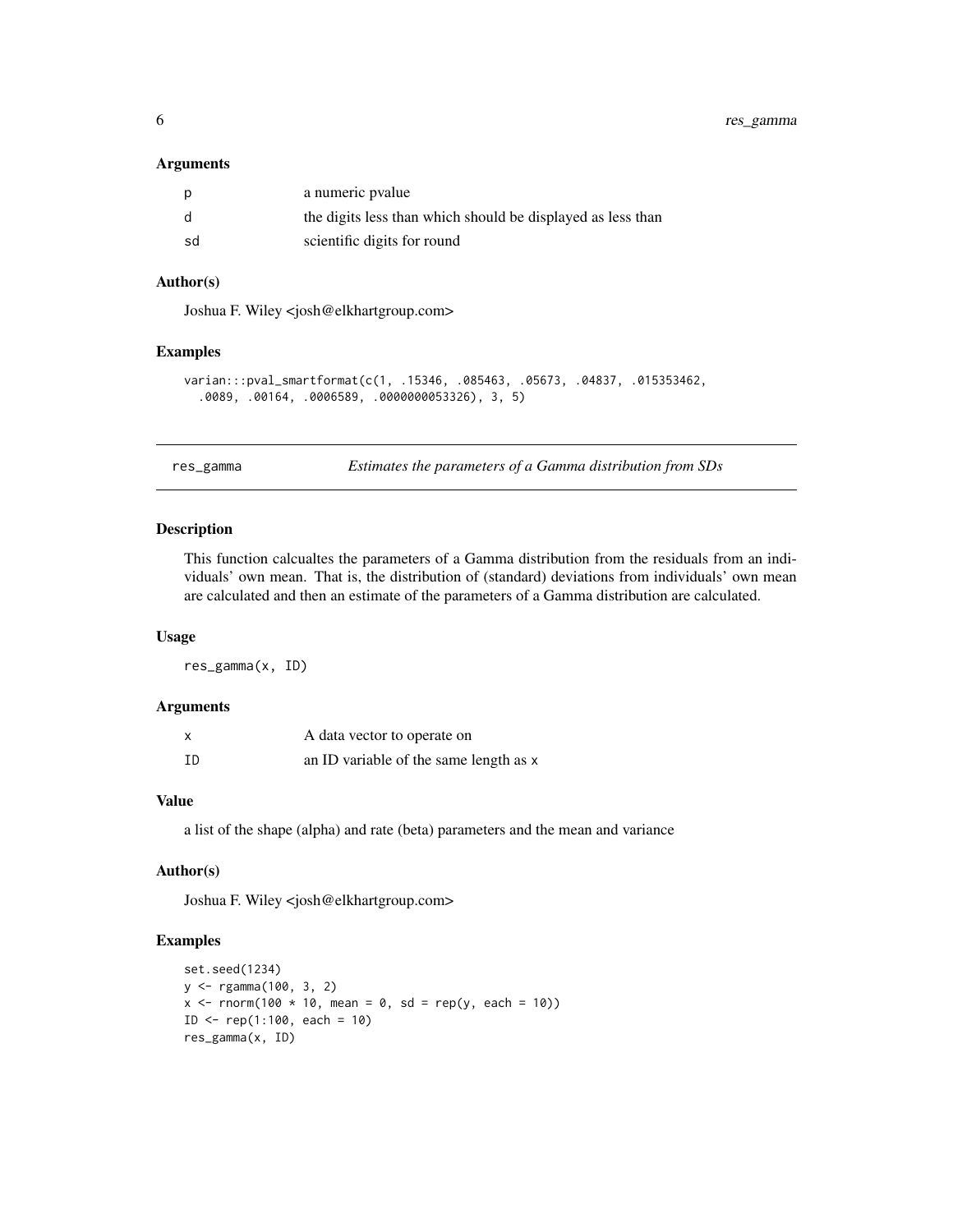<span id="page-6-0"></span>

This function facilitates simulation of a Gamma Variability Model and allows the number of units and repeated measures to be varied as well as the degree of variability.

#### Usage

simulate\_gvm(n, k, mu, mu.sigma, sigma.shape, sigma.rate, seed = 5346)

## Arguments

| n           | The number of repeated measures on each unit                                                  |
|-------------|-----------------------------------------------------------------------------------------------|
| k           | The number of units                                                                           |
| mu          | The grand mean of the variable.                                                               |
| mu.sigma    | The standard deviation of the random mean of the variable                                     |
| sigma.shape | the shape (alpha) parameter of the Gamma distribution controlling the residual<br>variability |
| sigma.rate  | the rate (beta) parameter of the Gamma distribution controlling the residual vari-<br>ability |
| seed        | the random seed, used to make simulations reproductible. Defaults to 5346<br>(arbitrarily).   |

#### Value

a list of the data, IDs, and the parameters used for the simulation

#### Author(s)

Joshua F. Wiley <josh@elkhartgroup.com>

#### Examples

```
raw.sim <- simulate_gvm(12, 140, 0, 1, 4, .1, 94367)
sim.data <- with(raw.sim, {
  set.seed(265393)
  x2 \leq MASS: <b>mvrnorm(k, c(0, 0), matrix(c(1, .3, .3, 1), 2))</b>y2 \le rnorm(k, cbind(Int = 1, x2) %*% matrix(c(3, .5, .7)) + sigma, sd = 3)
  data.frame(
   y = Data$y,
   y2 = y2[Data$ID2],
   x1 = x2[Data$ID2, 1],x2 = x2[Data$ID2, 2],ID = Data$ID2)
})
```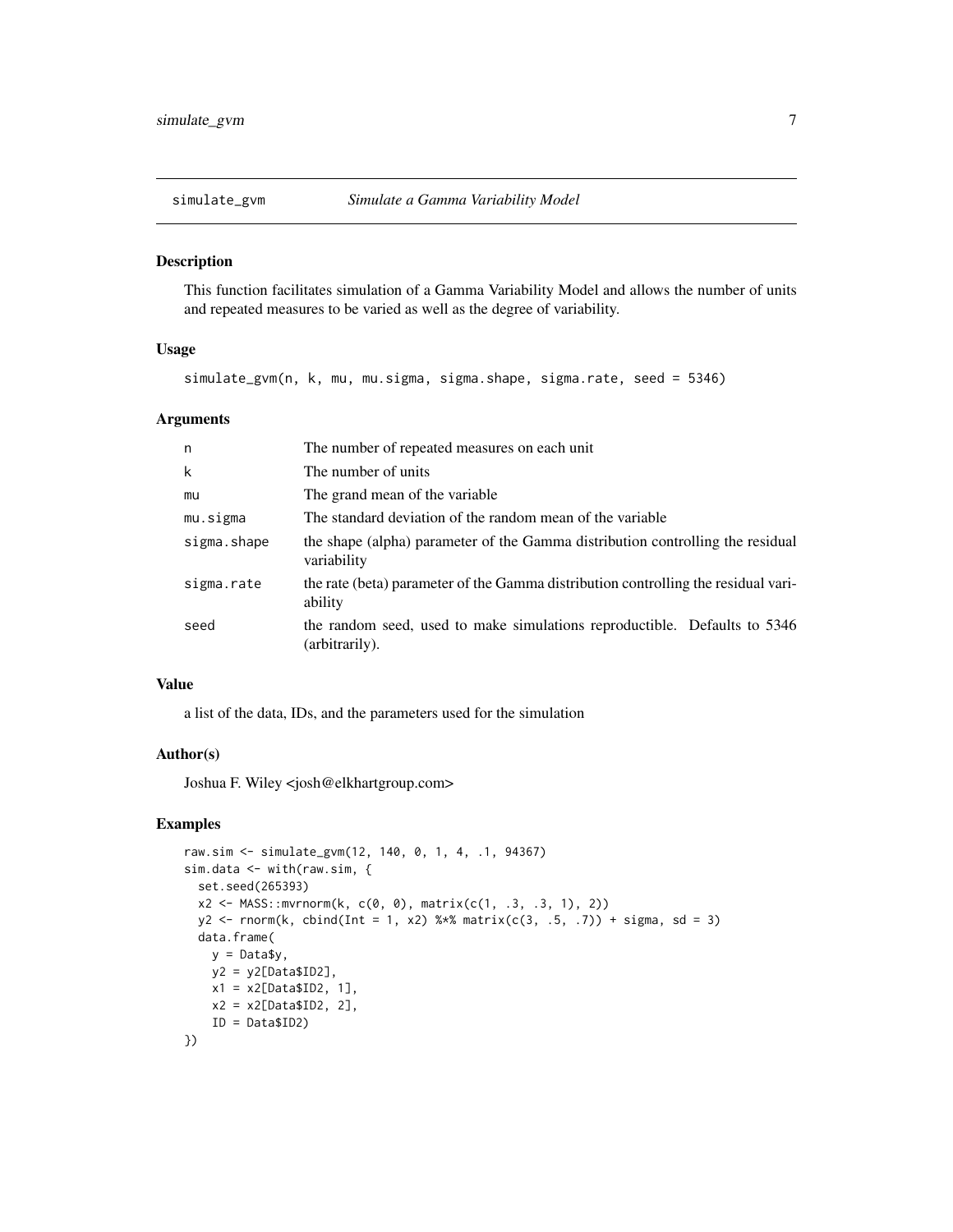<span id="page-7-0"></span>

Internal function used to get rough starting values for a variability model in Stan. Uses inidivudal standard deviations, means, and linear regressions.

#### Usage

```
stan_inits(stan.data, design = c("V -> Y", "V -> M -> Y", "V", "X -> V",
  X \rightarrow V \rightarrow Y'', "X -> M -> V"), useU, ...)
```
## Arguments

| stan.data | A list containing the data to be passed to Stan                                                                                                                                                                                                                            |
|-----------|----------------------------------------------------------------------------------------------------------------------------------------------------------------------------------------------------------------------------------------------------------------------------|
| design    | A character string indicating the type of model to be run. One of " $V \rightarrow Y$ " for<br>variability predicting an outcome, "V -> M -> Y" for mediation of variability<br>on an outcome, "V" to take posterior samples of individual variability estimates<br>alone. |
| useU      | whether to include the random intercepts                                                                                                                                                                                                                                   |
| $\cdots$  | Additional arguments (not currently used)                                                                                                                                                                                                                                  |

## Value

A named list containing the initial values for Stan.

## Author(s)

Joshua F. Wiley <josh@elkhartgroup.com>

## Examples

# make me!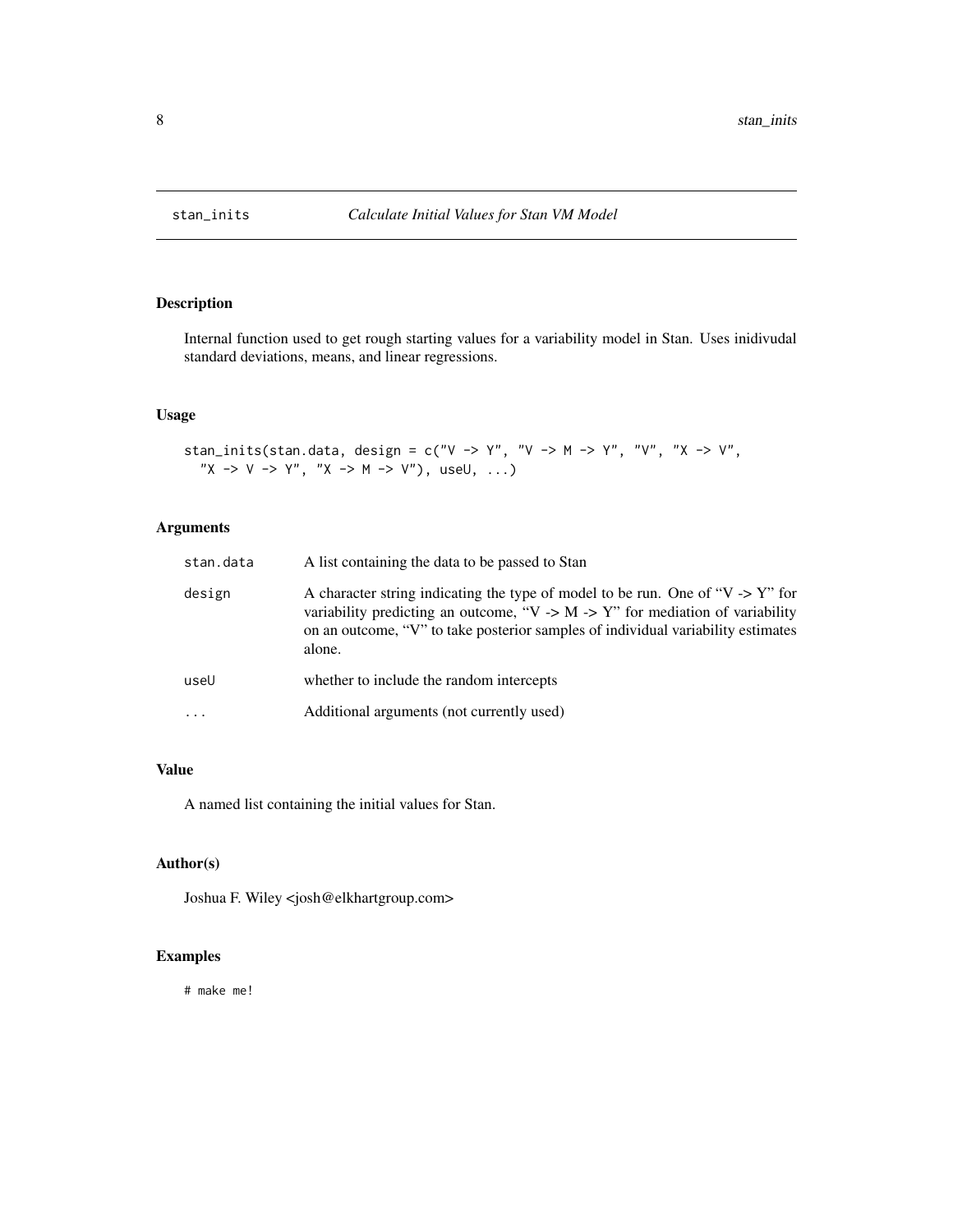<span id="page-8-0"></span>Variability\_Measures *Variability Measures*

## Description

Variability Measures

by\_id - Internal function to allow a simple statistic (e.g., SD) to be calculated individually by an ID variable and returned either as per ID (i.e., wide form) or for every observation of an ID (i.e., long form).

sd\_id - Calculates the standard deviation of observations by ID.

rmssd - Calculates the root mean square of successive differences (RMSSD). Note that missing values are removed.

rmssd\_id - Calculates the RMSSD by ID.

rolling\_diff - Calculates the average rolling difference of the data. Within each window, the difference between the maximum and minimum value is computed and these are averaged across all windows. The equation is:

$$
\frac{\sum_{t=1}^{N-k} max(x_t, \dots, x_{t+k}) - min(x_t, \dots, x_{t+k})}{N-k}
$$

rolling\_diff\_id - Calculates the average rolling difference by ID

## Usage

by\_id(x, ID, fun, long = TRUE,  $\ldots$ )

```
sd\_id(x, ID, long = TRUE)
```
rmssd(x)

 $rmssd_id(x, ID, long = TRUE)$ 

rolling\_diff(x, window =  $4$ )

rolling\_diff\_id(x, ID, long = TRUE, window = 4)

#### Arguments

| $\mathsf{x}$ | A data vector to operate on. Should be a numeric or integer vector, or coercible<br>to such $(e.g., logical)$ . |
|--------------|-----------------------------------------------------------------------------------------------------------------|
| ΙD           | an ID variable indicating how to split up the x vector. Should be the same length<br>as x.                      |
| fun          | The function to calculate by ID                                                                                 |
| long         | A logical indicating whether to return results in "long" form (the default) or<br>wide (if FALSE).              |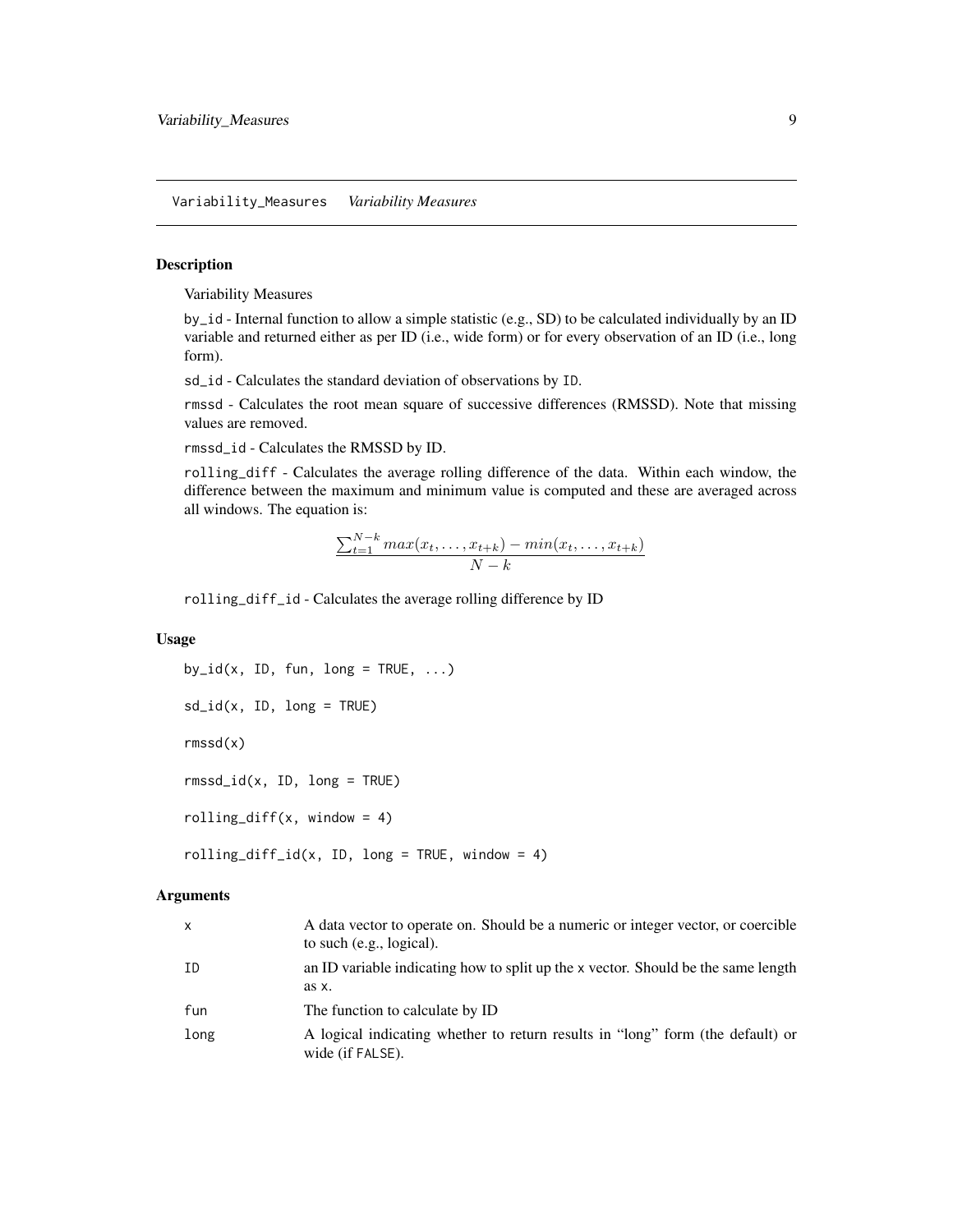<span id="page-9-0"></span>10 varian

| window                  | An integer indicating the size of the rolling window. Must be at least the length<br>of x. |
|-------------------------|--------------------------------------------------------------------------------------------|
| $\cdot$ $\cdot$ $\cdot$ | Additional arguments passed on to fun                                                      |

## Value

by\_id - A vector the same length as x if long=TRUE, or the length of unique IDs if long=FALSE.

sd\_id - A vector of the standard deviations by ID

rmssd - The RMSSD for the data.

rmssd\_id - A vector of the RMSSDs by ID

rolling\_diff - The average of the rolling differences between maximum and minimum.

rolling\_diff\_id - A vector of the average rolling differences by ID

## Note

These are a set of functions designed to calculate various measures of variability either on a single data vector, or calculate them by an ID.

#### Author(s)

Joshua F. Wiley <josh@elkhartgroup.com>

#### Examples

```
sd_id(mtcars$mpg, mtcars$cyl, long=TRUE)
sd_id(mtcars$mpg, mtcars$cyl, long=FALSE)
rmssd(1:4)rmssd(c(1, 3, 2, 4))
rmssd_id(mtcars$mpg, mtcars$cyl)
rmssd_id(mtcars$mpg, mtcars$cyl, long=FALSE)
rolling_diff(1:7, window = 4)
rolling_diff(c(1, 4, 3, 4, 5))
rolling_diff_id(mtcars$mpg, mtcars$cyl, window = 3)
```
varian *Variablity Analysis using a Bayesian Variability Model (VM)*

#### **Description**

This function uses a linear mixed effects model that assumes the level 1 residual variance varies by Level 2 units. That is rather than assuming a homogenous residual variance, it assumes the residual standard deviations come from a Gamma distribution. In the first stage of this model, each Level 2's residual standard deviation is estimated, and in the second stage, these standard deviations are used to predict another Level 2 outcome. The interface uses an intuitive formula interface, but the underlying model is implemented in Stan, with minimally informative priors for all parameters.

The Variability Analysis in R Package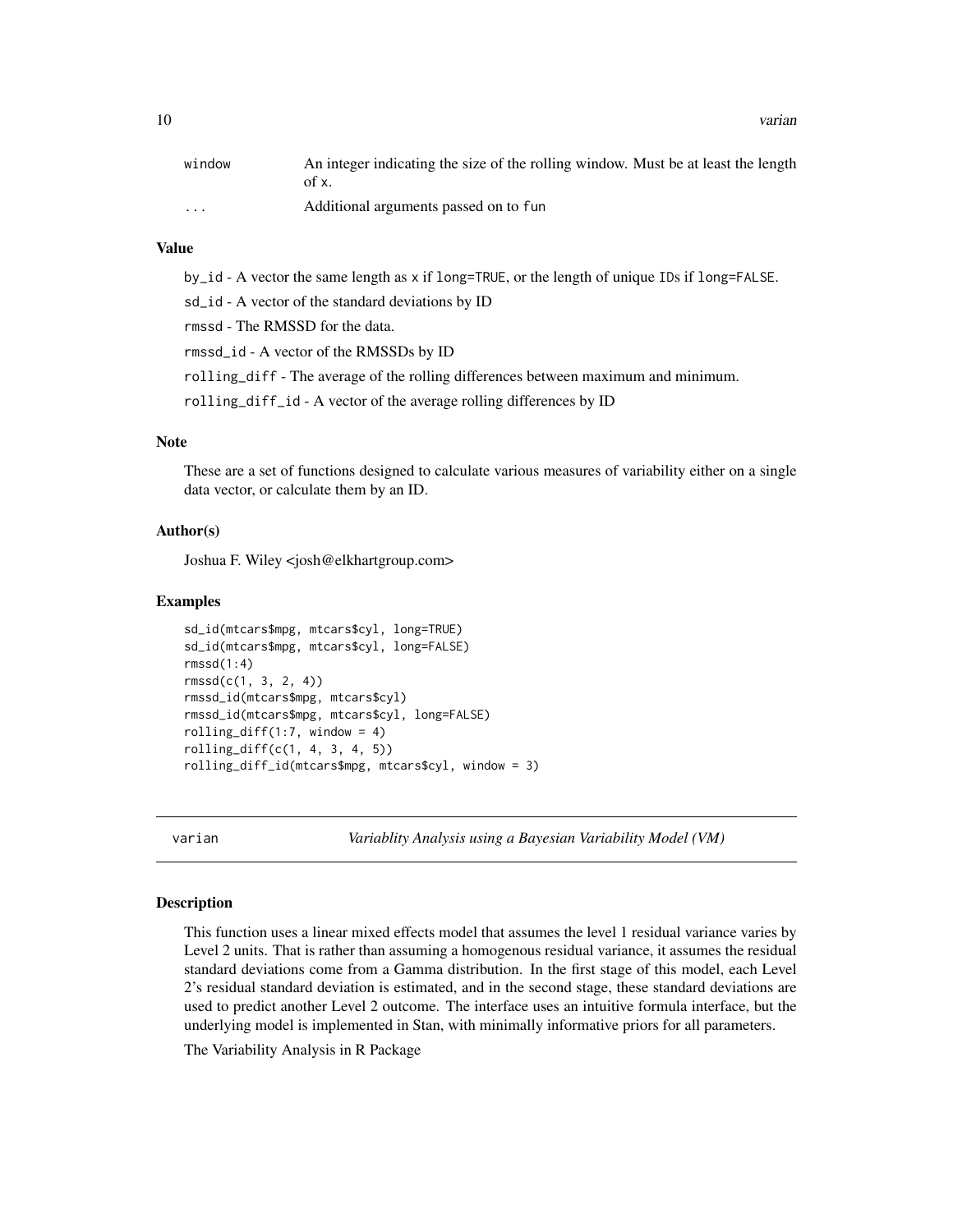#### varian termine and the contract of the contract of the contract of the contract of the contract of the contract of the contract of the contract of the contract of the contract of the contract of the contract of the contrac

## Usage

```
varian(y.formula, v.formula, m.formula, data, design = c("V -> Y",
  "V -> M -> Y", "V", "X -> V", "X -> V -> Y", "X -> M -> V"), useU = TRUE,
 totaliter = 2000, warmup = 1000, chains = 1, inits = NULL, modelfit,
 opts = list(SD_Tol = 0.01, pars = NULL), ...
```
## Arguments

| A formula describing a model for the outcome. At present, this must be a con-<br>tinuous, normally distributed variable.                                                                                                                                                     |
|------------------------------------------------------------------------------------------------------------------------------------------------------------------------------------------------------------------------------------------------------------------------------|
| A formula describing a model for the variability. Note this must end with $\parallel$ ID,<br>where ID is the name of the ID variable in the dataset. At present, this must be<br>a continuous, normally distributed variable.                                                |
| An optional formula decribing a model for a mediatior variable. At present, this<br>must be a continuous normally distributed variable.                                                                                                                                      |
| A long data frame containing an both the Level 2 and Level 1 outcomes, as well<br>as all covariates and an ID variable.                                                                                                                                                      |
| A character string indicating the type of model to be run. One of " $V > Y$ " for<br>variability predicting an outcome, "V -> M -> Y" for mediation of variability<br>on an outcome, "V" to take posterior samples of individual variability estimates<br>alone.             |
| A logical value whether the latent intercept estimated in Stage 1 should also be<br>used as a predictor. Defaults to TRUE. Note if there is a mediator as well as main<br>outcome, the latent intercepts will be used as a predictor for both.                               |
| The total number of iterations to be used (not including the warmup iterations),<br>these are distributed equally across multiple independent chains.                                                                                                                        |
| The number of warmup iterations. Each independent chain has the same number<br>of warmup iterations, before it starts the iterations that will be used for inference.                                                                                                        |
| The number of independent chains to run (default to 1).                                                                                                                                                                                                                      |
| Initial values passed on to stan. If NULL, the default, initial values are estimated<br>means, standard deviations, and coefficients from a single level linear regression.                                                                                                  |
| A compiled Stan model (e.g., from a previous run).                                                                                                                                                                                                                           |
| A list giving options. Currently only SD_To1 which controls the tolerance for<br>how small a variables standard deviation may be without stopping estimation<br>(this ensures that duplicate variables, or variables without any variability are<br>included as predictors). |
| Additional arguments passed to stan.                                                                                                                                                                                                                                         |
|                                                                                                                                                                                                                                                                              |

## Value

A named list containing the model results, the model, the variable.names, the data, the random seeds, and the initial function .call.

## Author(s)

Joshua F. Wiley <josh@elkhartgroup.com>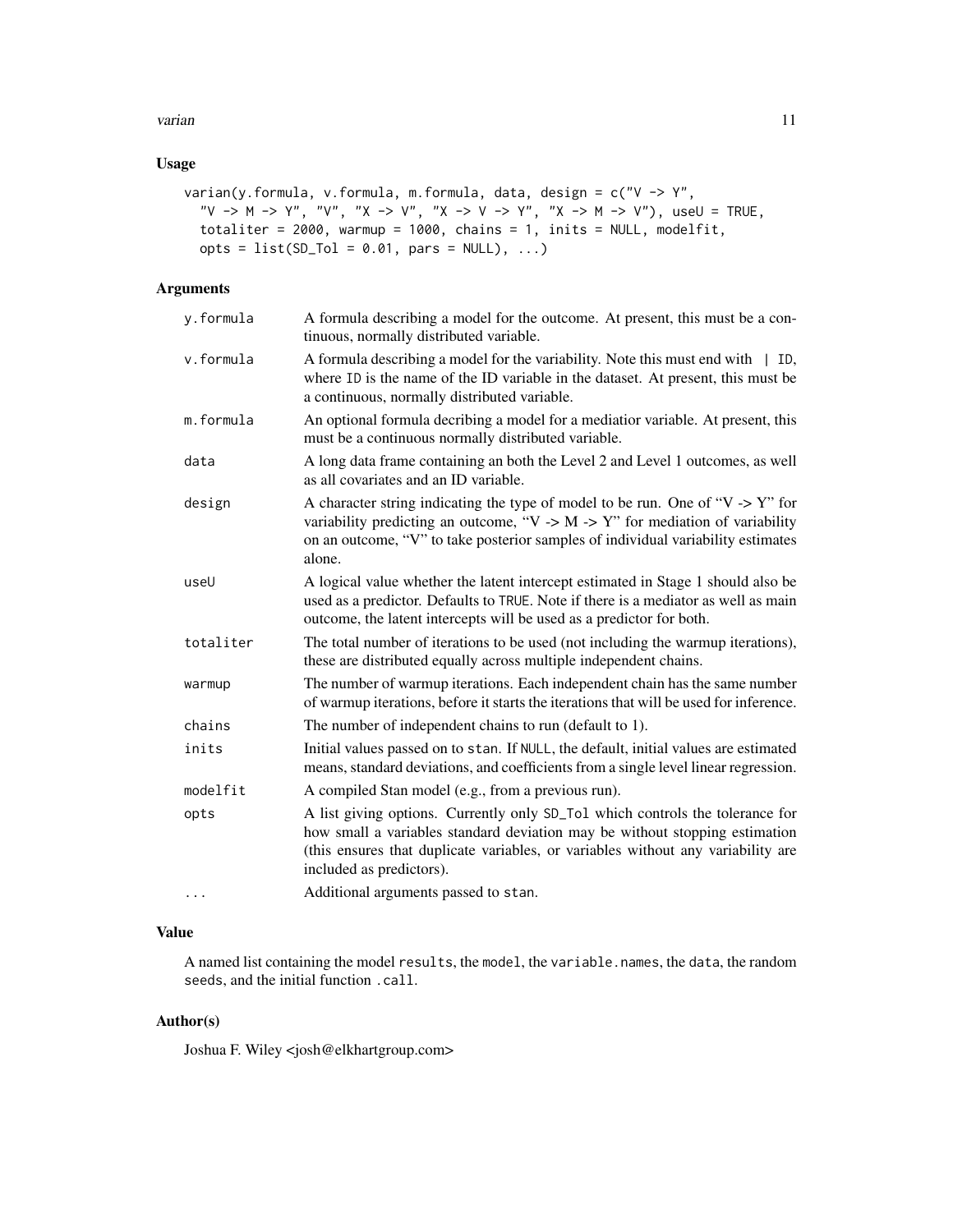#### Examples

```
## Not run:
 sim.data <- with(simulate_gvm(4, 60, 0, 1, 3, 2, 94367), {
   set.seed(265393)
   x2 \leq - MASS:: mvrnorm(k, c(0, 0), matrix(c(1, .3, .3, 1), 2))
   y2 \le rnorm(k, cbind(Int = 1, x2) %*% matrix(c(3, .5, .7)) + sigma, sd = 3)
   data.frame(
      y =Data$y,
      y2 = y2[Data$ID2],x1 = x2[Data$ID2, 1],x2 = x2[Data$ID2, 2],ID = Data$ID2)
 })
 m \le - varian(y2 \sim x1 + x2, y \sim 1 | ID, data = sim.data, design = "V -> Y",
   totaliter = 10000, warmup = 1500, thin = 10, chains = 4, verbose=TRUE)
 # check diagnostics
 vm_diagnostics(m)
 sim.data2 <- with(simulate_gvm(21, 250, 0, 1, 3, 2, 94367), {
    set.seed(265393)
   x2 \leq MASS::mvrnorm(k, c(0, 0), matrix(c(1, .3, .3, 1), 2))y2 \le rnorm(k, cbind(Int = 1, x2) %*% matrix(c(3, .5, .7)) + sigma, sd = 3)
   data.frame(
     y = Data$y,
     y2 = y2[Data$ID2],x1 = x2[Data$ID2, 1],x2 = x2[Data$ID2, 2],ID = Data$ID2)
 })
 # warning: may take several minutes
 m2 \le - varian(y2 \sim x1 + x2, y \sim 1 | ID, data = sim.data2, design = "V -> Y",
   totaliter = 10000, warmup = 1500, thin = 10, chains = 4, verbose=TRUE)
 # check diagnostics
 vm_diagnostics(m2)
## End(Not run)
```
vmp\_plot *Plot the posterior distributions of the focal parameters from a VM model*

#### **Description**

This function plots the univariate and bivariate (if applicable) distributions of the focal (alpha) parameters from a Variability Model where the variability is used as a predictor in a second-stage model. The latent variability estimates are referred to as "Sigma" and, if used, the latent intercepts are referred to as "U".

<span id="page-11-0"></span>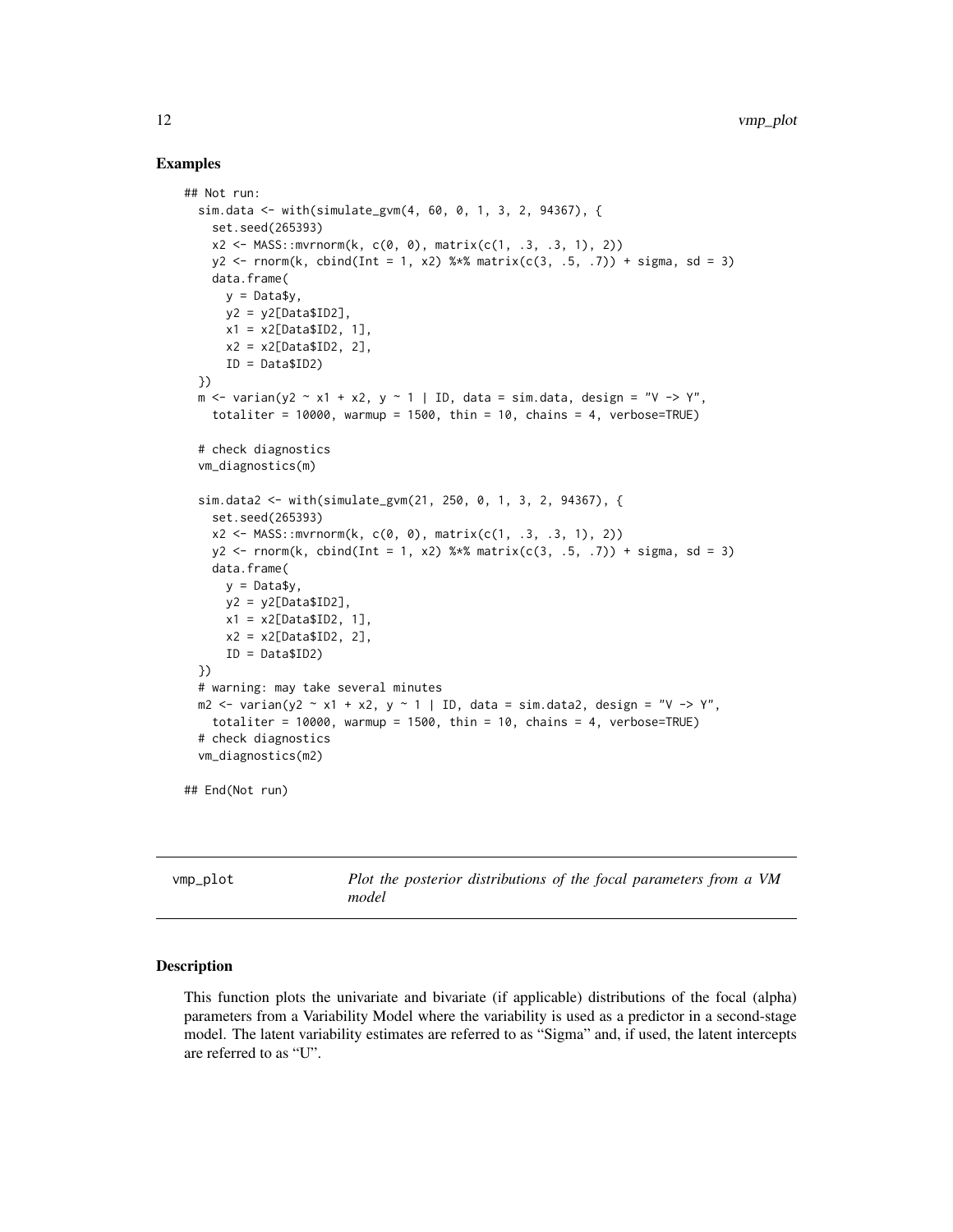## <span id="page-12-0"></span>vm\_diagnostics 13

#### Usage

vmp\_plot(alpha, useU = TRUE, plot = TRUE, digits = 3, ...)

#### Arguments

| alpha    | Results from running varian and extracting the results.                                                             |
|----------|---------------------------------------------------------------------------------------------------------------------|
| useU     | Logical indicating whether to plot the latent intercepts (defaults to TRUE). Must<br>set to FALSE if not available. |
| plot     | Logical whether to plot the results or just return the grob for the plots. Defaults<br>to TRUE.                     |
| digits   | Integer indicating how many digits should be used for displaying p-values                                           |
| $\cdots$ | Additional arguments (not currently used)                                                                           |

#### Value

A list containing the Combined and the Individual plot objects.

#### Author(s)

Joshua F. Wiley <josh@elkhartgroup.com>

#### Examples

```
# Using made up data because the real models take a long time to run
set.seed(1234) # make reproducible
vmp_plot(matrix(rnorm(1000), ncol = 2))
```
vm\_diagnostics *Plot diagnostics from a VM model*

#### Description

This function plots a variety of diagnostics from a Variability Model. These include a histogram of the Rhat values (so-called percent scale reduction factors). An Rhat value of 1 indicates that no reduction in the variability of the estimates is possible from running the chain longer. Values below 1.10 or 1.05 are typically considered indicative of convergence, with higher values indicating the model did not converge and should be changed or run longer. A histogram of the effective sample size indicates for every parameter estimated how many effective posterior samples are available for inference. Low values may indicate high autocorrelation in the samples and may be a sign of failure to converge. The maximum possible will be the total iterations available. Histograms of the posterior medians for the latent variability and intercept estimates are also shown.

#### Usage

```
vm_diagnostics(object, plot = TRUE, ...)
```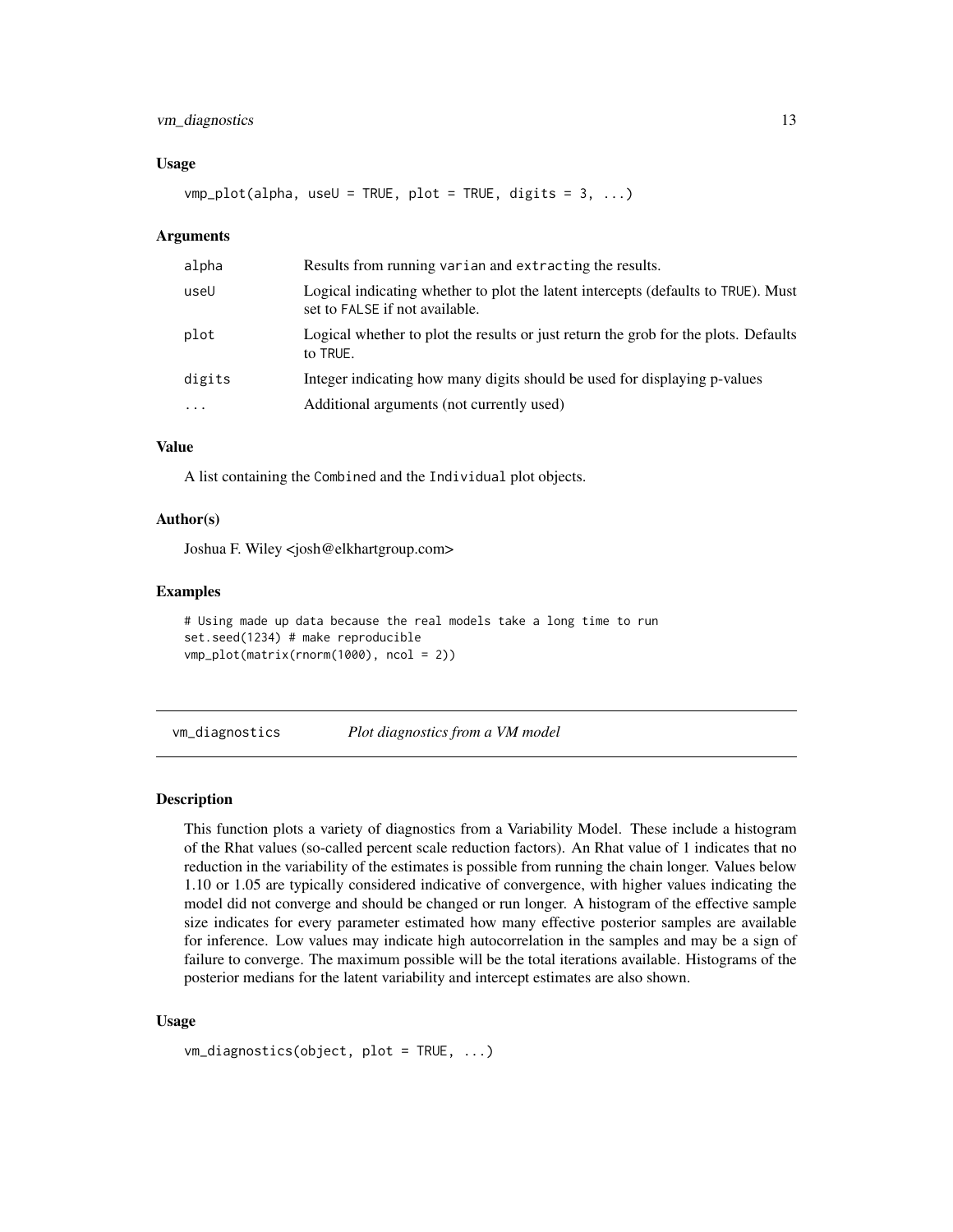## <span id="page-13-0"></span>Arguments

| object                  | Results from running varian.                                                                    |
|-------------------------|-------------------------------------------------------------------------------------------------|
| plot                    | Logical whether to plot the results or just return the grob for the plots. Defaults<br>to TRUE. |
| $\cdot$ $\cdot$ $\cdot$ | Additional arguments not currently used                                                         |

## Value

A graphical object

## Author(s)

Joshua F. Wiley <josh@elkhartgroup.com>

## Examples

# Make Me!

vm\_stan *Create a Stan class VM object*

## Description

Internal function to create and compile a Stan model.

#### Usage

```
vm\_stan(design = c("V -> Y", "V -> M -> Y", "V", "X -> V", "X -> V -> Y -Y","X \rightarrow M \rightarrow V"), useU = TRUE, ...)
```
## Arguments

| design | A character string indicating the type of model to be run. One of " $V > Y$ " for<br>variability predicting an outcome, "V -> M -> Y" for mediation of variability<br>on an outcome, "V" to take posterior samples of individual variability estimates<br>alone. |
|--------|------------------------------------------------------------------------------------------------------------------------------------------------------------------------------------------------------------------------------------------------------------------|
| useU   | A logical value whether the latent intercept estimated in Stage 1 should also be<br>used as a predictor. Defaults to TRUE.                                                                                                                                       |
| .      | Additional arguments passed to stan_model.                                                                                                                                                                                                                       |

## Value

A compiled Stan model.

#### Author(s)

Joshua F. Wiley <josh@elkhartgroup.com>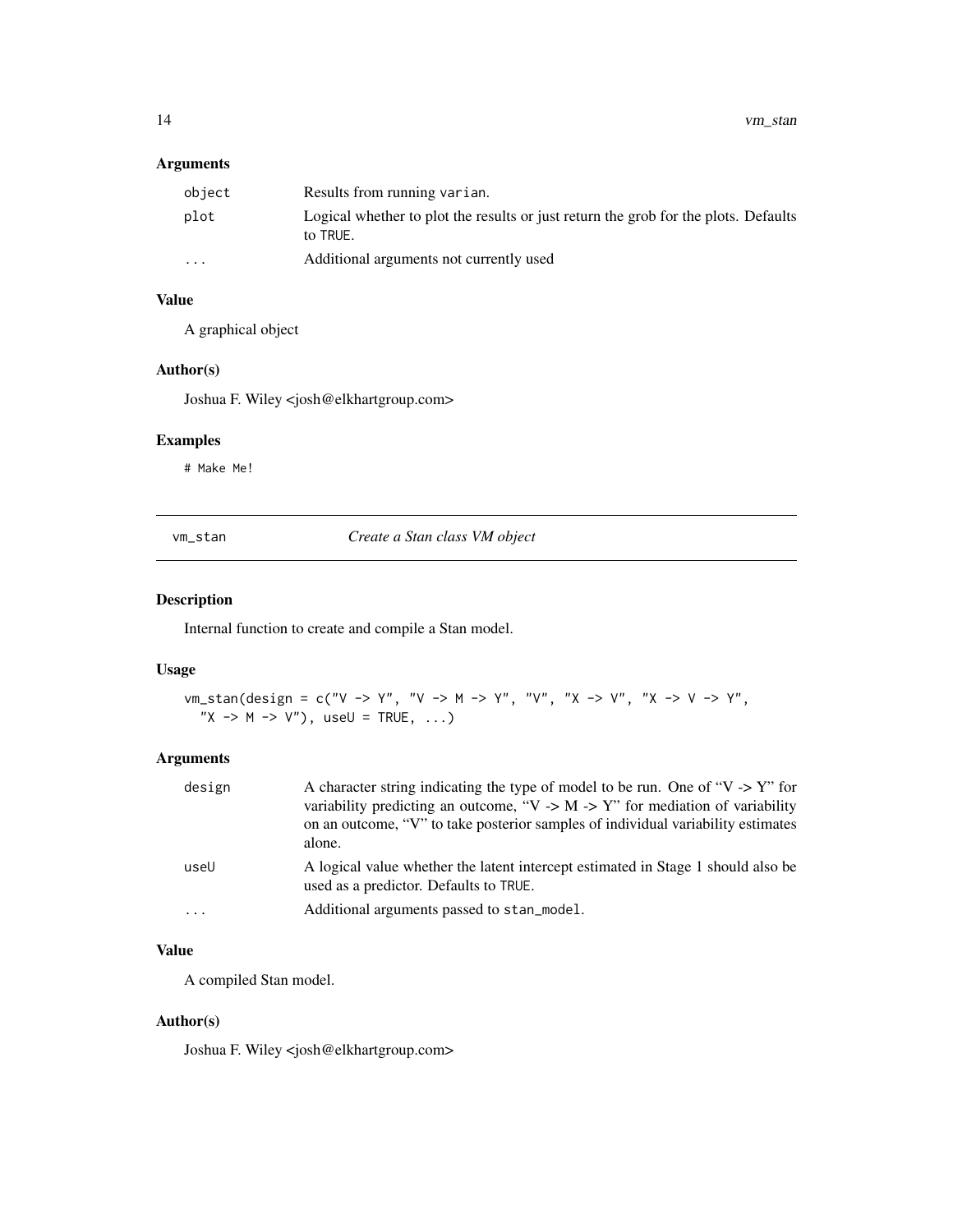vm\_stan 15

## Examples

```
# Make Me!
## Not run:
 test1 <- vm_stan("V -> Y", useU=TRUE)
test2 <- vm_stan("V -> Y", useU=FALSE)
test3 <- vm_stan("V -> M -> Y", useU=TRUE)
 test4 <- vm_stan("V -> M -> Y", useU=FALSE)
 test5 <- vm_stan("V")
```
## End(Not run)